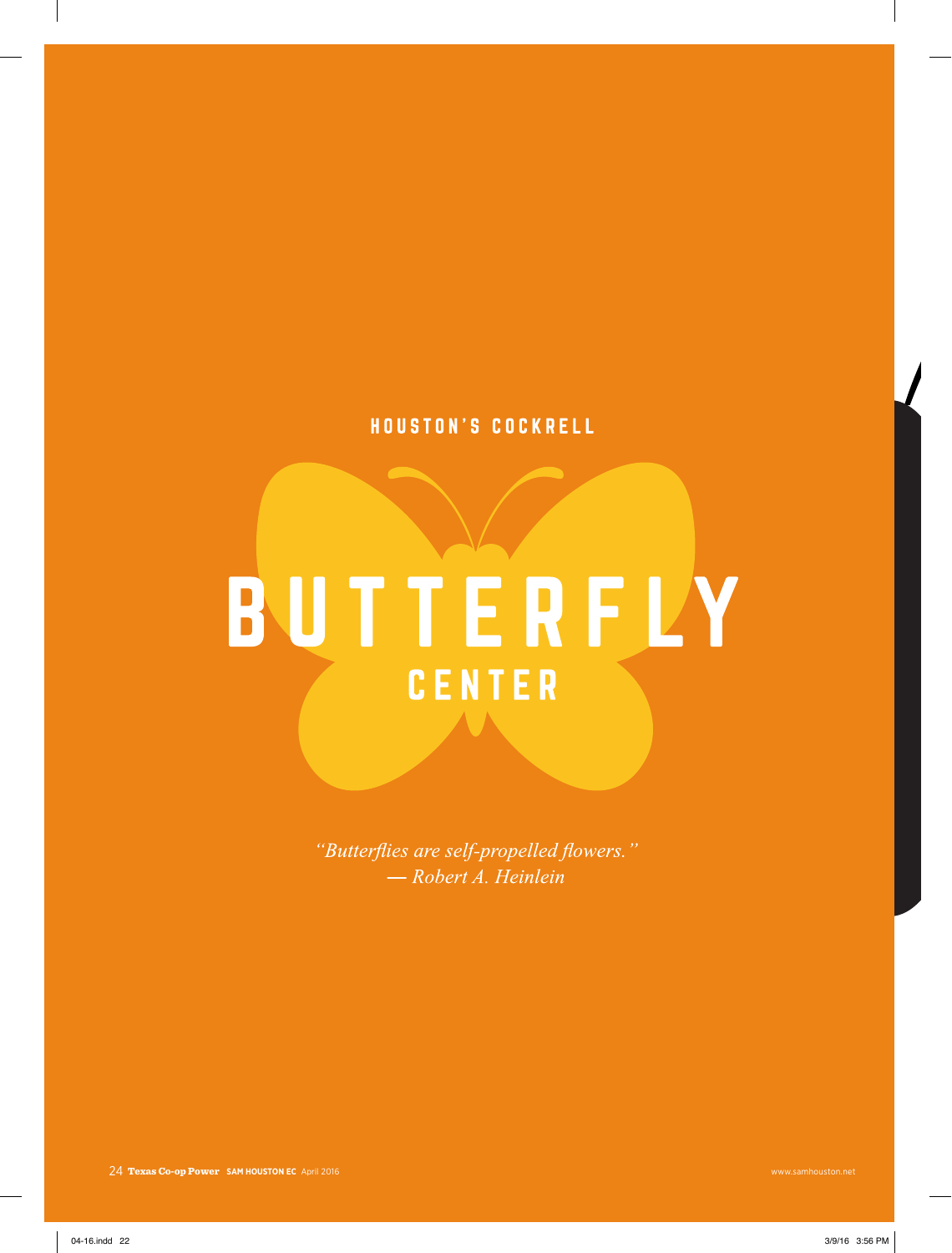## **ONE OF THE MANY GREAT**

**THINGS** about living in Texas, especially out of the big cities, is being able to get close to the beauty of nature at her best.

And one of nature's most beautiful creations is the butterfly. To be able to morph from a creepy-crawly, leaf-munching caterpillar into a colorful, self-propelled flower in a matter of just a couple weeks is truly astonishing. As Texans, even in the country, we see occasional butterflies, maybe a half-dozen or so at a time. But there is a place in Houston where visitors can see hundreds of butterflies all at once, comprising scores of different varieties: The Cockrell Butterfly Center at Houston's Museum of Natural Science.

The Director of the Butterfly Center since its opening in 1994 is Dr. Nancy Greig, a butterfly expert with over three decades studying the insects. But she actually started out, after getting her Ph.D. in biology from The University of Texas, as a tropical plant specialist.

"For my doctoral research, I spent almost three years studying tropical plants in Costa Rica," Dr. Greig said. "My boyfriend at the time wrote a book called 'The Butterflies of Costa Rica' and it really got me interested in that end of things."

After her time in Costa Rica ended, she was in the job market and actually thought she was going to end up as a university professor. In late 1993, she went back to Austin to visit an old professor who told her that Houston's Museum was desperately looking for someone to direct the new butterfly center they were building.

"He said I should give them a call, so I did," Greig said. "After talking to them, they asked how fast I could get there, and could I start in two weeks. The rest is history."

When she arrived in Houston two weeks later, there was no structure beyond the metal framework—just a big hole in the ground.

"We had to wear hard hats and it was really exciting to see the whole thing beginning to come to life," Greig explained. Much like the butterfly, the hole in the ground morphed into what is now a beautiful facility.

One of the first things Dr. Greig had to do when she got to Houston was to find out where to get the butterflies. The Federal Government's Department of Agriculture (USDA) has very strict permitting regulations on butterflies, and since Cockrell was going to be only the third dedicated butterfly center in the U.S., there was a lot of unfamiliar red tape and paperwork.

She eventually learned who some of the best suppliers were from contacts at the other two venues and elsewhere, and then set up contracts with them to ship the chrysalids.

The chrysalis is the pupal stage of butterflies. Literally translated from the original Greek, it means "gold," because of the metallic gold color found in the pupae of many butterflies.

> Because butterflies have such a short lifespan, often just two weeks to a month, the Center faces what Dr. Greig likes to call "planned obsolescence," and they have to reorder every month.

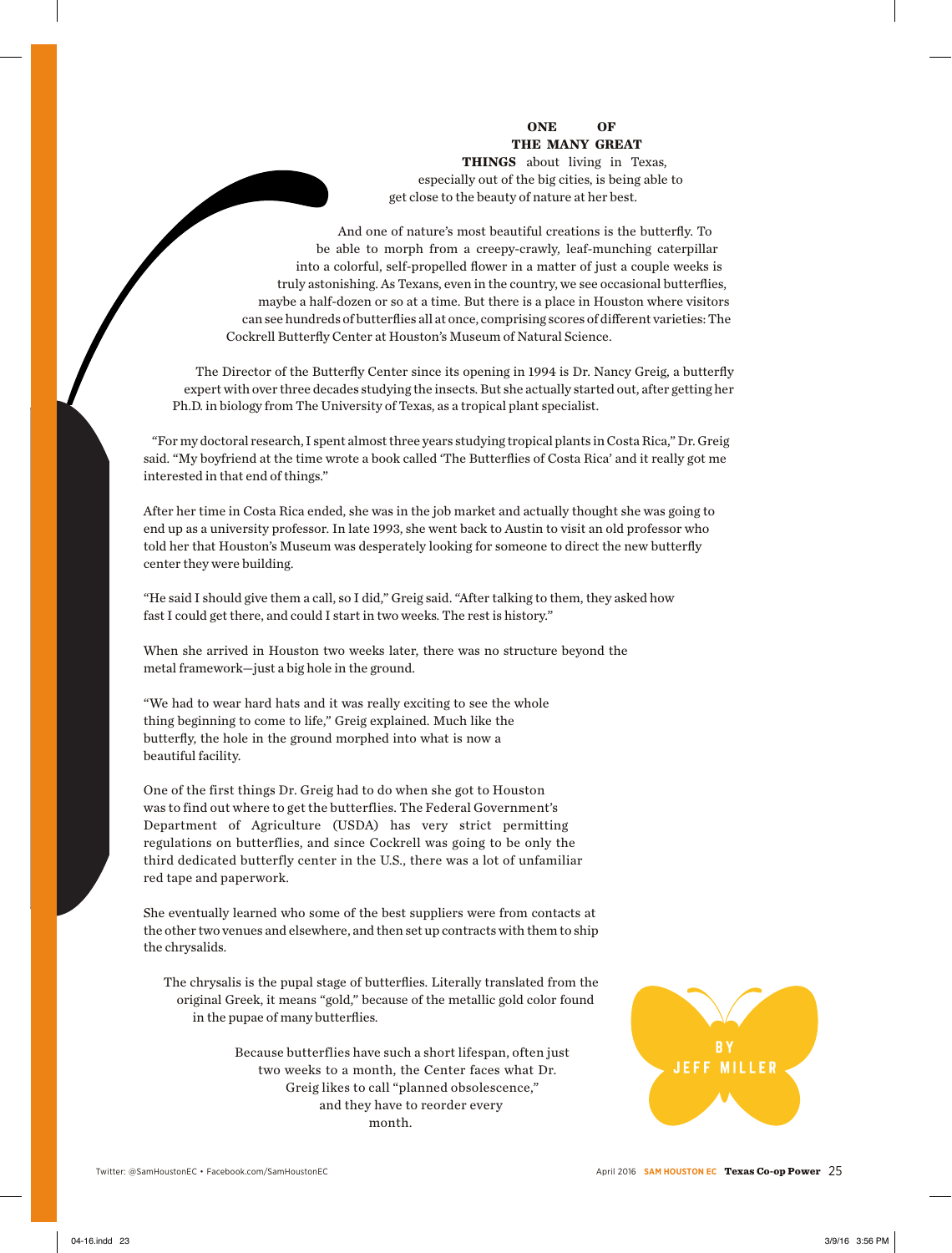**Dr. Nancy Greig, Director of the Cockrell Butterfly Center.**





**The Owl Butterfly, named so because of its "eye wings,"** 



"We used to import about 4,000 chrysalises per month at about \$2.50 each," Dr. Greig said. "Because we have gotten better at breeding our own here, that figure has gone down to 3,000 per month. But in order to keep a large variety of butterflies we will always have to import most of them."

The Center imports most of the butterfly chrysalises from Costa Rica, the Philippines, Malaysia, Ecuador and Surinam. They have about eight different suppliers, and just like international travelers, the butterflies have to go through Customs when they get to the airport. According to Dr. Greig, it needs to be a pretty streamlined process since the pupae must be received before hatching, but occasionally Customs agents will find a species that's not supposed to be in the shipment and they'll pull the order.

The Center has about 200 different species of butterflies on their import list.

"We have around 125 species that we get on a regular basis, but because we don't get all of them all the time, most people will only see about 75 species during their visit. But especially on bright sunny days, they will see hundreds of individuals," she said.

The most unusual butterfly the Center has ever had was the Clearwing (or Glasswing) butterfly, a species native to Central America with clear wings. Visitors are amazed by the delicate beauty of that almost completely transparent butterfly.

One of the things that children and adults alike enjoy about walking through the Center is the fact that at any moment, a butterfly might land on your arm, shoulder, head or even your outstretched finger. But you don't have to worry about caterpillars crawling on you. They are in a different location.

"We don't have any caterpillars inside the exhibit itself because the government won't allow it," Dr. Greig said. "They feel that caterpillars have a greater escape risk than butterflies. We're also not allowed to keep any plants inside that a caterpillar would be attracted to, so we do the breeding in a separate facility to keep them apart."

The caterpillar/chrysalis/butterfly lifecycle process has always been fascinating to the public. The caterpillar hatches from the eggs laid by a female butterfly. As it grows, the caterpillar eats the leaves of its food plant. It takes about 10 days to three weeks to go from the egg stage to pupation, and then another two weeks or so in the chrysalis from which it will finally emerge as a butterfly, who then (if female) lays eggs to begin the process all over again. The length of the life cycle varies depending on the species; some take longer or shorter times. Then for the most part, the butterfly will live anywhere from two weeks to two months, again depending on the species.

"Moths go through this same life cycle, but they're not always as pretty," Dr. Greig said. "John Tvent, a former nature writer for the Houston Chronicle once said 'Moths are just butterflies with a bad press agent.'"

Dr. Greig said the most common question they get in the Butterfly Center involves how long a butterfly lives. Most people, she believes, are familiar with the common Monarch butterfly they see in Texas. When she tells them that on average a butterfly lives about two weeks, that almost always draws a follow-up question asking how the Monarchs make it all the way down to Mexico where they congregate in massive numbers, if they only live two weeks.

The answer is that the generation of Monarchs that migrates to Mexico is called a Methuselah butterfly, and actually has a life span of about nine months.

"The summer Monarch is just like a normal butterfly, they emerge from the chrysalis, go out and mate and lay eggs, and then live for two weeks to a month," Dr. Greig said. "But in the fall, the Methuselah Monarch emerges from the chrysalis, looks around and knows that winter is coming, so they start migrating south. During the southward migration